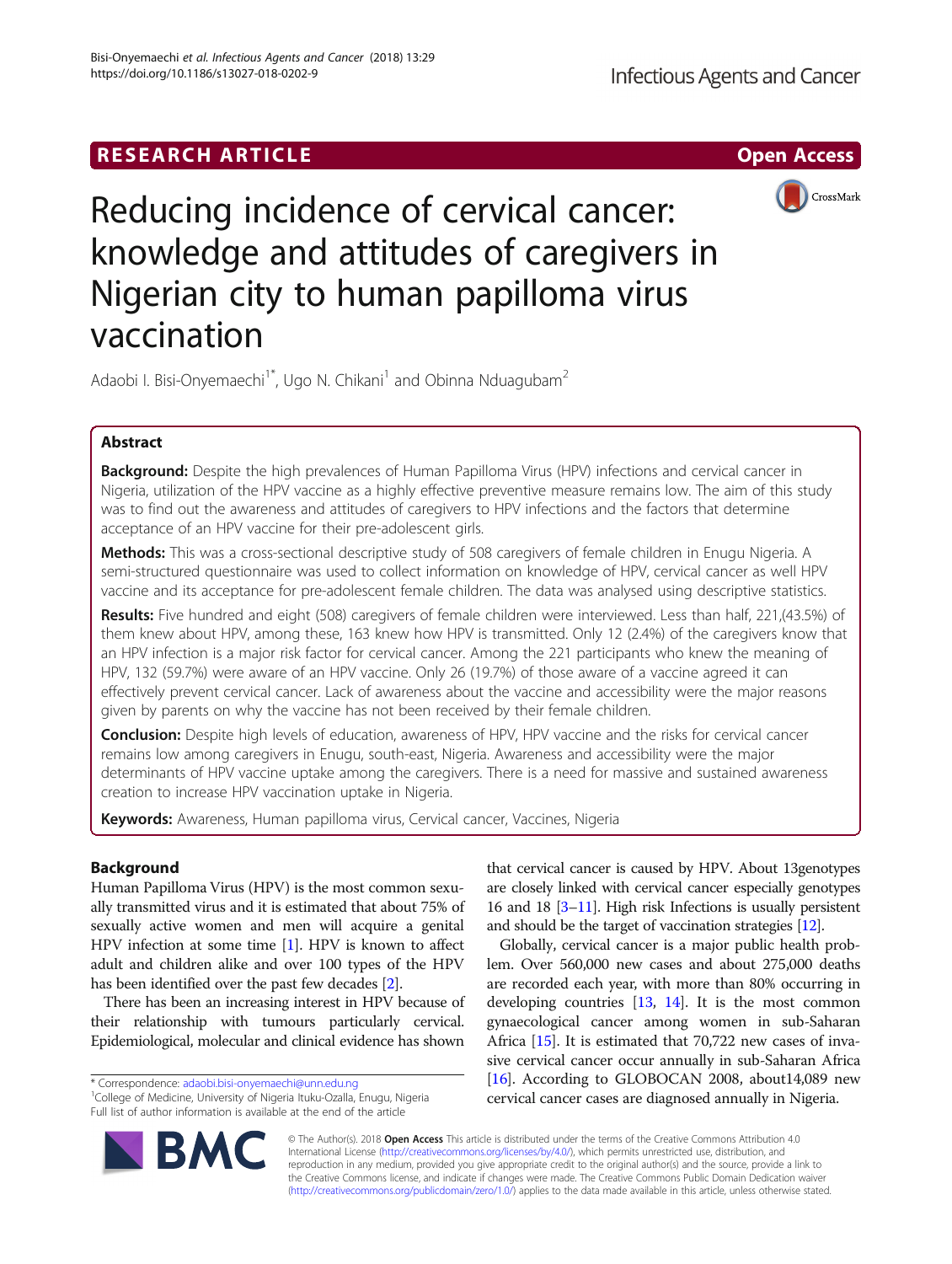Cervical cancer is the second most common cancer in Nigeria and second to breast cancer among its female population  $[17–21]$  $[17–21]$  $[17–21]$ . In 2007, it was reported that 36.59 million women aged more than 15 years in Nigeria are at risk of developing cervical cancer. There are 9922 cases diagnosed annually with 8030 deaths. HPV prevalence is 24.8%. Incidence of cervical cancer in Nigeria is 250/ 100,000 women [\[22\]](#page-4-0). One of the preventive measures is the vaccination of pre-adolescents against oncogenic HPV. The vaccines are approved for administration to persons aged 9–26 years [[9](#page-4-0), [23,](#page-4-0) [24](#page-4-0)]. The target is to commence the vaccine among young children before they become sexually active. The cervical cancer control plan in Nigeria recommends visual inspection with acetic acid (VIA) or with Lugol's iodine, for screening, (secondary prevention strategy) of sexually-exposed women, and for primary prevention, HPV vaccination for girls aged 9 to 15 years. HPV vaccination has not been introduced in the vaccination schedule in Nigeria and is only available to people on personal arrangements. Programs are set up to vaccinate girls on adhoc, irregular and usually private basis.

A large number of European countries as well as United States, Australia and New Zealand have recommended including an HPV vaccine in the school vaccination program for young adolescent girls, often coupled with a catch-up program for older teenage girls [\[25,](#page-4-0) [26](#page-5-0)]. The vaccine has been found 70–100% effective in preventing cervical cancers [\[27](#page-5-0)–[30](#page-5-0)]. The vaccines were licensed and introduced in Nigeria in 2009, uptake has ranged between 0 and 49% being utilized by only a few privileged population [[30](#page-5-0)–[32](#page-5-0)].

The knowledge of HPV infections and HPV vaccines, among the Nigeria population, are inadequate, and the cost of HPV vaccination per person is beyond what the average Nigerian can afford [[33](#page-5-0)–[36](#page-5-0)].

Awareness and knowledge of the infections and the vaccines would stimulate demand and uptake of the vaccines. Increasing demand may drive the introduction of the vaccine into the national immunization schedule thereby making the vaccine more affordable and accessible.

The aim of this study was to find out the knowledge and attitudes of parents to and the factors that determine the demand of HPV vaccine for their adolescent girls. This study was focused on the usefulness of HPV Vaccine as a preventive measure for the reduction of the incidence of cervical cancer hence the focus only on adolescent girls.

# Methods

This was a cross-sectional descriptive study of 508 parents/ caregivers of young children from primary schools in the three Local government councils of Enugu metropolis-Enugu-South, Enugu- North and Enugu-East. Fifteen primary schools were (five from each local council) were randomly selected for the study. The researchers attended the

Parents- Teachers forum of these schools. During the meeting, the researchers introduced themselves and the purpose of their research. They were then granted permission to administer the questionnaire to consenting parents of female children. Every eligible caregiver of a female child less than 18 years was recruited into the study. The data was collected consecutively from school to school. Data was collected between the months of January and July 2017. Data collection tool was semi-structured questionnaire reviewed by a panel of experts for validity. The questionnaire was either self-administered or interviewer-administered for study participants who were not literate. Items on the questionnaire include; socio-demographic variables; knowledge of cervical cancer; knowledge of HPV infections and HPV vaccines, their attitudes towards the effectiveness of the vaccines and reason (s) for uptake or otherwise of these vaccines for their adolescent girls. The data was analysed using descriptive statistics.

## Results

A total of 508 caregivers were interviewed out of which 476 (93.7%) were below the age of 50 years. 385 (75.8%) were females and 123 (24.2%) males. Out of the 508 caregivers, 218 (42.9%) had more than one female child. The mean age of the children of the respondents was  $7.3$  years  $(SD + -$ 5.3) Three hundred and forty-seven (68.3%) had tertiary level of education while only 30 (5.9%) had no formal education. Three hundred and thirty (65%) caregivers were married (Table [1\)](#page-2-0).

A total of 221 (43.5%) parents knew what HPV meant, among these, 163(74%) knew how it is transmitted (Tables [2](#page-2-0) and [3\)](#page-2-0).

Overall, only 21 (9.5%) of the parents who were aware of HPV knew the risk factors for genital HPV infections while a total of 66 (30%) of these knew that the risk of developing invasive cervical cancer is the major "sequale" following HPV infection (Tables [3](#page-2-0) and [4](#page-2-0)).

Although 361(71%) of the respondents have heard about cancer of the cervix, 65% of them did not know what it means. Only 12 out of the 221(5.4%) participants that know about HPV are aware that it is risk factor for developing cervical cancer. These 12 were part of the 66 who identified that risk of developing cervical cancer as a sequale of genital HPV infections (Table [5](#page-3-0)).

Among the 221 participants who knew the meaning of HPV, 132 (59.7%) were aware of HPV vaccine. Furthermore, of the 132 participants who are aware of the HPV vaccine; only 26 (19.7%) agree that HPV vaccine can effectively prevent cervical cancer; 59(44.7%) didn't think so while 47(35.6%) had no idea.

Among those aware of the vaccine, 72 (54.5%) do not know what ages the HPV vaccine should be administered and only 6(2.75%) of the parents had given HPV vaccine to their eligible female children.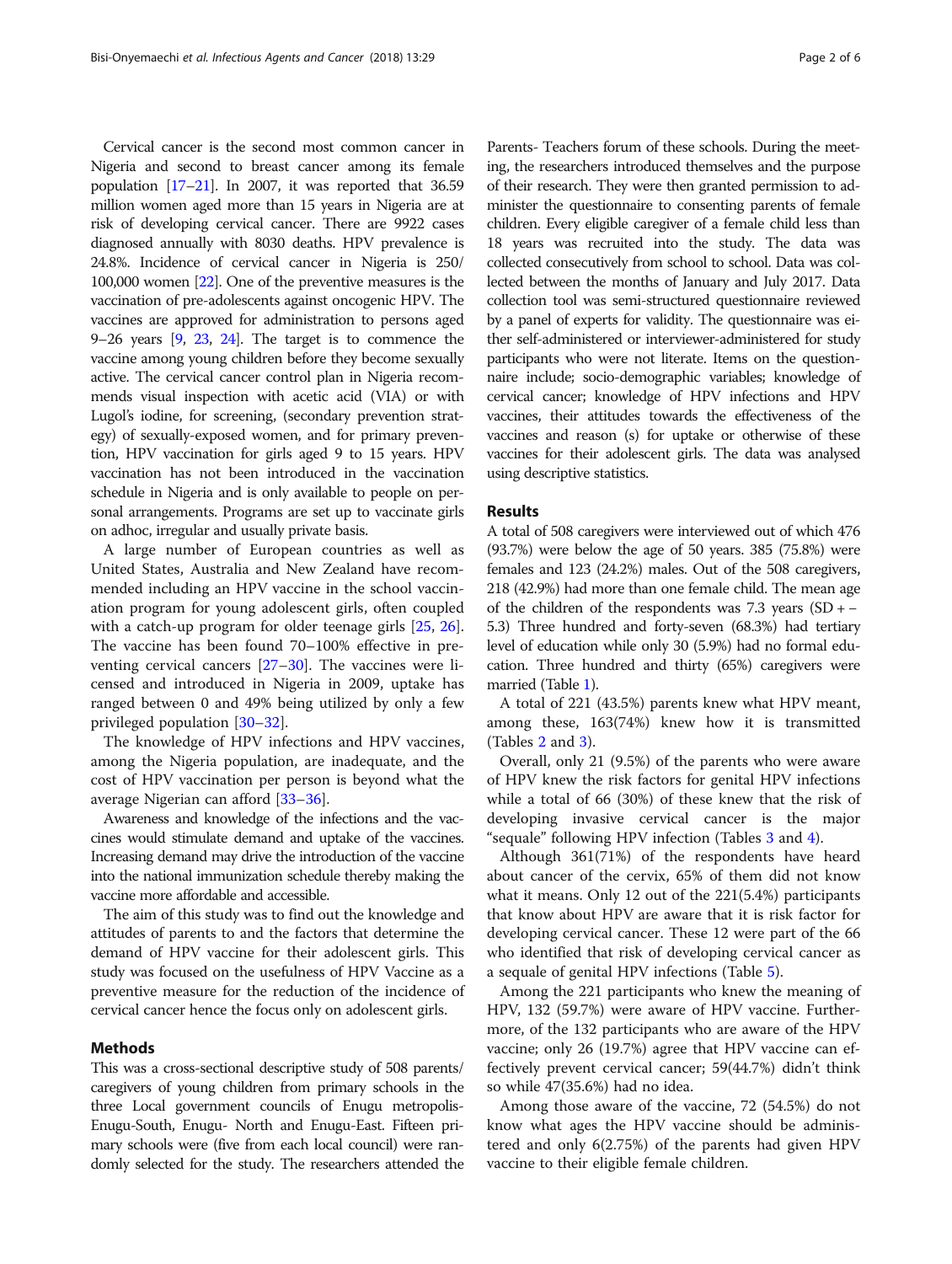|                       | Frequency      | Percent |
|-----------------------|----------------|---------|
| Age group             |                |         |
| $\leq$ = 25           | 116            | 22.8    |
| $26 - 30$             | 86             | 16.9    |
| $31 - 35$             | 94             | 18.5    |
| $36 - 40$             | 87             | 17.1    |
| $41 - 45$             | 62             | 12.2    |
| $46 - 50$             | 31             | 6.1     |
| > 50                  | 32             | 6.3     |
| Sex                   |                |         |
| Male                  | 123            | 24.2    |
| Female                | 385            | 75.8    |
| No of female children |                |         |
| 1                     | 290            | 57.1    |
| $\overline{2}$        | 22             | 4.3     |
| 3                     | 50             | 9.8     |
| $\overline{4}$        | 67             | 13.2    |
| >4                    | 79             | 15.6    |
| Level of education    |                |         |
| None                  | 30             | 5.9     |
| Primary               | 29             | 5.7     |
| Secondary             | 102            | 20.1    |
| Tertiary              | 347            | 68.3    |
| Marital Status        |                |         |
| Single                | 154            | 30.3    |
| Married               | 330            | 65.0    |
| Divorced              | $\overline{7}$ | 1.4     |
| Separated             | 17             | 3.3     |

What is HPV **Frequency** Percent Don't know 200 39.4 Human papilloma virus 221 43.5 It is a very bad disease 1 0.2 It is a virus and very deadly disease 1 1 0.2 Hepatisis vaccine 68.7 Human productivity virus 25 and 25 and 29 High power voltage 1 0.2 High productivity vaccine 8 1.6 Human power 1 0.2 A vaccine 1 0.2 Human positive virus and the control of the 2 and 2 and 2 and 2 and 2 and 2 and 2 and 2 and 2 and 2 and 2 and 2 and 2 and 2 and 2 and 2 and 2 and 2 and 2 and 2 and 2 and 2 and 2 and 2 and 2 and 2 and 2 and 2 and 2 and 2 an Hypertension 2 0.4 Human production value 1 1 0.2

Table 2 Knowledge about HPV

<span id="page-2-0"></span>Table 1 Socio-demographic information of study participants

Table 3 Knowledge about the risk factors for HPV infection

| What are the risk factors for HPV infection? | Frequency      | Percent |
|----------------------------------------------|----------------|---------|
| Don't know                                   | 89             | 40.3    |
| Unprotected sex and multiple partners        | 20             | 9.0     |
| Frequent cervical contact                    | 1              | 0.5     |
| Cancer and genital warts                     | 15             | 6.8     |
| Death                                        | 22             | 10.0    |
| Promiscuity                                  | 58             | 26.2    |
| Adolescence                                  | 2              | 0.9     |
| Use of condom                                | 1              | 0.5     |
| Infection                                    | $\overline{2}$ | 0.9     |
| In the womb                                  | 1              | 0.5     |
| Early sex                                    | 1              | 0.5     |
| Child birth                                  | 1              | 0.5     |
| Stroke                                       | 1              | 0.5     |
| Bleeding                                     | 1              | 0.5     |
| Sickness                                     | 2              | 0.9     |
| Vaginal discomfort                           | $\overline{4}$ | 1.9     |
| Total                                        | 221            | 100.0   |

The major reasons given by parents/caregivers for not giving HPV vaccine to their eligible children were that they were not aware of the vaccine (74.1%) and inability to access the vaccine among those aware of it. (72.5%) (Table [6\)](#page-3-0).

# Discussion

It was observed that many the study participants had formal education. The finding that 68.3% of the respondents had tertiary level of education signifies a high literacy level. However, despite this, awareness of cancer of cervix amongst them was low. This finding is similar to other studies in Nigeria, among women with similar social characteristics (age and educational attainment) where only a small proportion of respondents knew about the disease despite high levels of literacy [[11,](#page-4-0) [36](#page-5-0)].

| Table 4 Knowledge of the sequale of genital HPV infections |  |
|------------------------------------------------------------|--|
|------------------------------------------------------------|--|

| What is the hazard for HPV infection? | Frequency      | Percent |
|---------------------------------------|----------------|---------|
| Don't know                            | 96             | 43.4    |
| Risk of having cervical cancer        | 66             | 29.9    |
| Death                                 | 51             | 23.1    |
| Multiple sex partner                  | 1              | 0.5     |
| Infection                             | $\mathfrak{D}$ | 0.9     |
| Yellow fever in fetus                 | 1              | 0.5     |
| Injury in the cervix                  | 1              | 0.5     |
| Bleeding                              |                | 0.5     |
| Chemical radiation                    |                | 0.5     |
| Genital warts                         | 1              | 0.5     |
| Total                                 | 221            | 100.0   |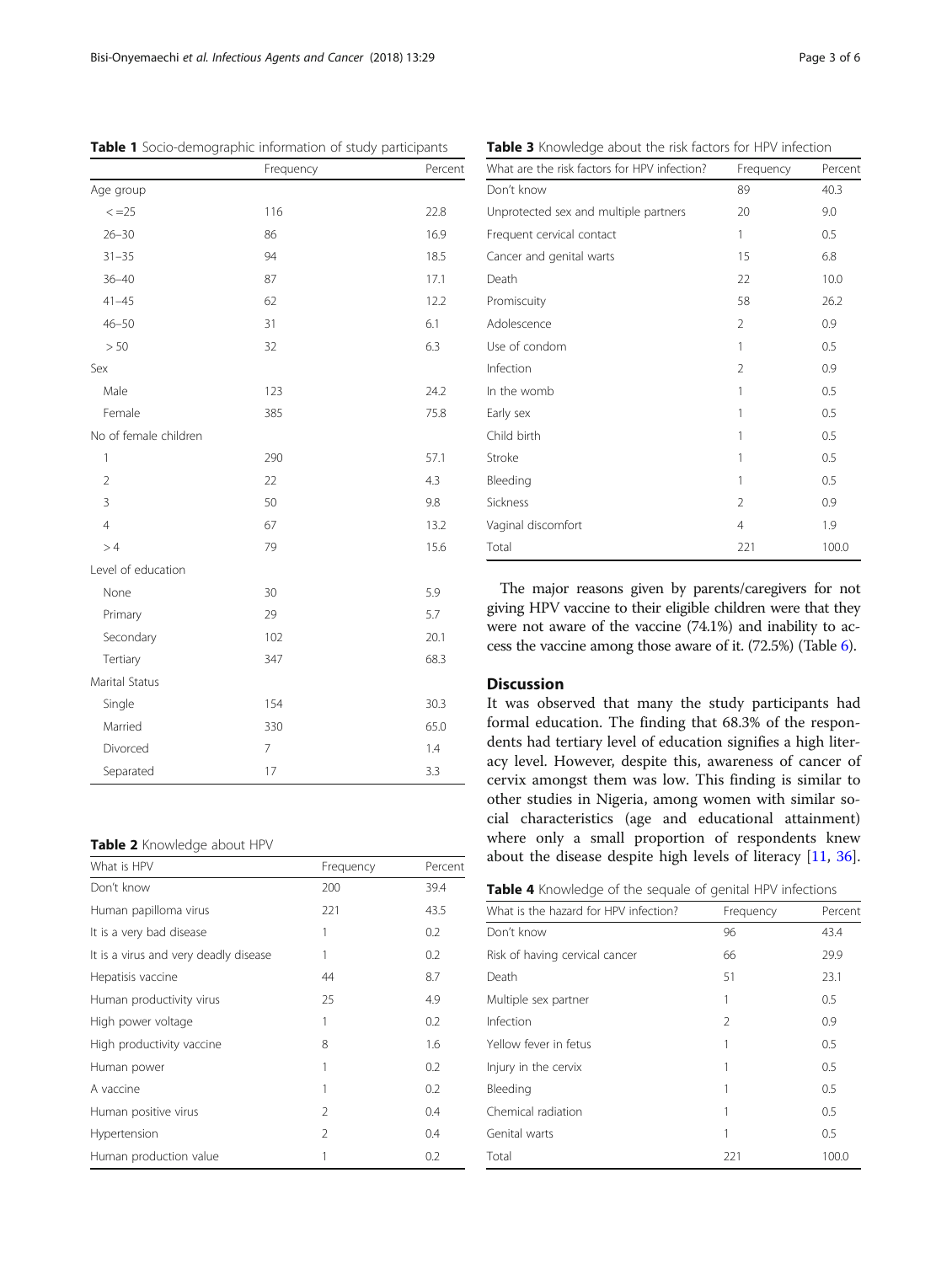<span id="page-3-0"></span>Table 5 Knowledge about the risk factor for cervical cancer

| What are the risk factors for cervical cancer? | Frequency<br>$n = 508$ | Percent         |
|------------------------------------------------|------------------------|-----------------|
| Don't know                                     | 265                    | 52.2            |
| Death                                          | 98                     | 19.3            |
| Sexual transmitted disease/unprotected sex     | 7                      | 1.4             |
| Early sex and multiple sex partners            | $\overline{4}$         | .8              |
| Multiple sexual partners                       | 5                      | 1.0             |
| Sexual promiscuity                             | 1                      | $\mathcal{P}$   |
| Infection                                      | 62                     | 12.2            |
| Neck injury                                    | 1                      | $\cdot$ .2      |
| Cancer of the cervix                           | 3                      | .6              |
| Injury in the cervix                           | 20                     | 3.9             |
| Pain in the cervix/womb                        | 17                     | 3.3             |
| Affection                                      | 1                      | $\mathcal{L}$   |
| Family planning inserts                        | $\mathfrak{D}$         | $\mathcal{A}$   |
| Vaginal Bleeding                               | 3                      | 6.6             |
| HPV infection                                  | 12                     | 2.4             |
| Instrumentation in female private part         | 2                      | $\mathcal{A}$   |
| Sickness                                       | 1                      | $\mathcal{L}$   |
| Low fertility                                  | 2                      | $\mathcal{A}$   |
| Heredity                                       | 1                      | $\mathcal{P}$   |
| Damage of the uterine wall                     | 1                      | $\overline{.2}$ |

However, in contrast, a similar study Ibadan that reported that awareness of cancer of cervix was up to 67% despite lower literacy level among the study participants [[30,](#page-5-0) [35\]](#page-5-0). Another study in Lagos Nigeria reported an awareness level of up to 99% among nurses which is not unexpected as they were health workers with more access to health information [[36\]](#page-5-0).

Awareness about HPV infection was also low in this study; very few caregivers knew the risk factors for HPV infection as well as the relationship between HPV infection and cervical cancer. This may be because it is not part of routine health talks at ante-natal or immunization

Table 6 Reason (s) for not giving HPV vaccine by those aware of the vaccine

| <b>REASON</b>                                               | Frequency<br>$n = 132$ | Percent |
|-------------------------------------------------------------|------------------------|---------|
| I don't know how to access the vaccine                      | 123                    | 93.2    |
| My daughter is too young to have risk<br>of cervical cancer | 94                     | 71.2    |
| I am worried about the safety of the vaccine                | 47                     | 35.6    |
| Lam not sure of the effectiveness of the vaccine            | 26                     | 19.7    |
| The decision would be made by the child herself             | 108                    | 81.8    |
| The vaccine is expensive                                    | 25                     | 18.9    |

sessions. These are the major places where most mothers get health information in this environment with limited access to internet and electricity. Similar finding of low awareness about HPV were also found in Lagos and Malaysia where only less than half of the mothers with similar educational attainment were aware of HPV disease [[34](#page-5-0)]. However, in Ibadan Nigeria, awareness of HPV disease was found to be high [\[30\]](#page-5-0). This low level of awareness among the educated implies that a lot of information, communication and education strategies have tobe engaged to enlighten the public on a prevalent disease like cervical cancer. Health promotion strategies to educate the public about prevention of STIs of public health significance can be effective in preventing genital HPV infection and by extension cervical cancer [[24](#page-4-0)].

Primary prevention of cervical cancer can be achieved through prevention and control of genital infection with oncogenic HPV types [\[24](#page-4-0)]. Oncogenic genital HPV infections can be prevented by vaccinating young female children with HPV vaccine. In Nigeria, mothers influence decision making particularly for their young female children; hence places with high concentration of mothers like antenatal classes, markets and parent-teachers forum meetings can be engaged to improve HPV awareness.

This study is similar to a number of other studies which have shown that awareness of the vaccine is also very low [[11](#page-4-0), [34](#page-5-0), [35\]](#page-5-0). Also, more 90% of the respondents who were aware of the HPV vaccine cannot access it. This is worrisome because effective coverage of HPV vaccination requires both caregiver acceptance of the vaccines [\[5](#page-4-0), [9](#page-4-0)] accessibility and affordability. Uptake rates cannot be improved when basic knowledge is lacking and vaccines inaccessible. This would result in underutilization of this preventive measure as was the case in this study.

As much as 45% of those aware of the vaccine do not agree that HPV vaccine can effectively prevent cervical cancer. Cost of the vaccine, concerns about the effectiveness and safety of the vaccine were reasonsgiven by the caregivers for poor uptake of HPV vaccines. Previous studies [\[33](#page-5-0)–[36\]](#page-5-0) have highlighted cost concerns as a major issue impeding the uptake of HPV vaccine, this study reveals knowledge gaps about the vaccine and accessibility as the more important factors than cost of the vaccine in our environment. Currently in Nigeria, HPV vaccine is optional, not included in the national immunization schedule and also not subsidized by government. Agida et al. [\[11](#page-4-0)] in their study observed that regardless of the current cost of the vaccine in Nigeria, acceptance was high among parents who were aware of the vaccine. Adequate information also needs to be provided to the parents and caregivers to dispel all wrong perceptions about HPV vaccine.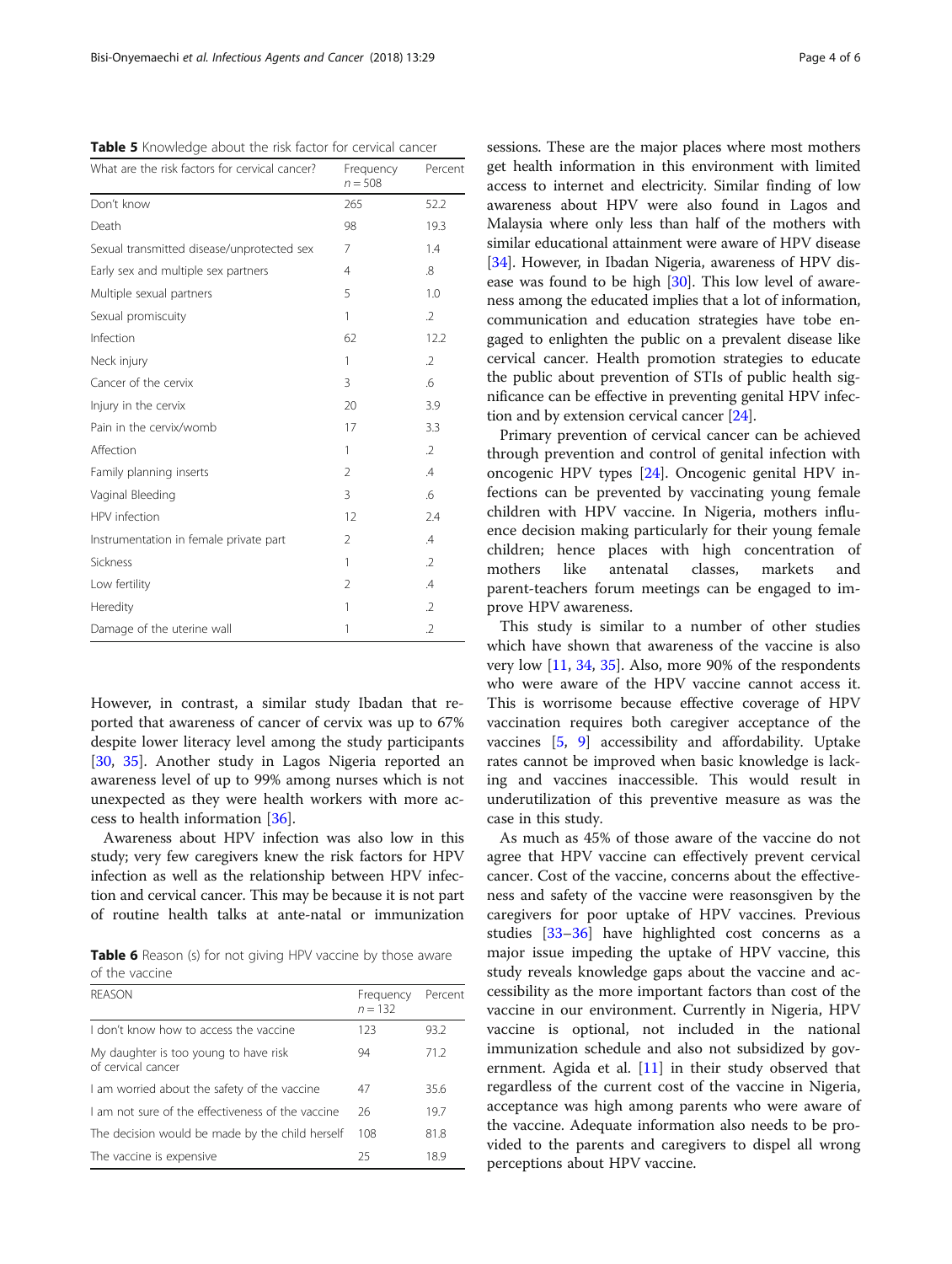<span id="page-4-0"></span>Awareness campaigns in places like ante-natal clinics, parents-teachers forums of schools etc., particularly amongst caregivers of young female children is pivotal to improving uptake of HPV vaccination and reducing incidence of cervical cancer in Nigeria. Governments should subsidize and include the HPV vaccine in National immunization schedules to encourage uptake and subsequently reduce the incidence of cervical cancer.

# Conclusions

Despite high levels of education, the following, awareness of HPV infections and cervical cancer, and their related risk factors and HPV vaccines were low among caregivers of female children in Enugu, south-East, Nigeria.

Similarly history of HPV vaccination among the children of the respondents was low, accessibility and affordability was the most common challenge among those aware of the vaccine. There is a need for massive and sustained awareness creation to step up HPV vaccination in Nigeria.

#### Abbreviations

DNA: Deoxyribonucleic Acid; HPV: Human Papilloma Virus; LGA: Local government areas; STI: Sexually transmitted infection

#### Funding

The authors have no relevant financial relationship relevant to this article to disclose. This research did not receive any specific grant from funding agencies in the public, commercial, or not-for-profit sectors.

### Availability of data and materials

Please contact the author for data requests.

### Authors' contributions

AB conceptualized the study, contributed to collection and analysis of data, reviewed the initial draft, wrote the final draft, and approved of the final manuscript to be submitted. UC contributed to initial conceptualization of the design, contributed in collection and analysis of data, and approved of the final draft to be submitted. ON contributed to initial conceptualization of the design, writing of the initial draft and approving of the final manuscript to be submitted.

### Ethics approval and consent to participate

Ethical clearance was obtained from Ethics Committee of the University of Nigeria Teaching Hospital Enugu. verbal consent to participate were obtained from the respondents before they were enrolled in the study.

### Consent for publication

Not Applicable.

### Competing interests

The authors declare that they have no competing interests.

# Publisher's Note

Springer Nature remains neutral with regard to jurisdictional claims in published maps and institutional affiliations.

### Author details

<sup>1</sup>College of Medicine, University of Nigeria Ituku-Ozalla, Enugu, Nigeria. 2 College of Medicine, Enugu State Teaching Hospital Parklane, Enugu, Nigeria.

Received: 15 June 2018 Accepted: 9 August 2018 Published online: 17 August 2018

### References

- 1. Aral SO, Holmes KK. The epidemiology of STIs and their social and behavioural determinants: industrialized and developing countries. Sexually Transmitted Diseases. 4th 3ed ed. New York: McGraw-Hill; 2008. p. 53–92.
- 2. Syrjänen S, Puranen M. Human papilloma virus infections in children: the potential role of maternal transmission. Crit Rev Oral Biol Med. 2000;11(2): .<br>259–74
- 3. Prat J. Pathology of cancers of the female genital tract. Int J Gynecol Obstet. 2012;119:S137–50.
- 4. Stanley M. Human papilloma vaccines versus cervical cancer screening. Clin Oncol (R Coll Radiol). 2008;20:388–94.
- 5. Steller MA. Cervical cancer: A vaccine-preventable malignancy. Female Patient. 2006;31:9–10.
- 6. Erickson BK, Avarez RD, Huh WK. Human papilloma virus: what every provider should know. Am J Obstet Gynecol. 2013;208:169–75.
- 7. Haefner HK. Update on Human papilloma virus. Supplement to SRM. Nov 2008:15–6.
- 8. Paavonen J. Human papilloma virus infection and the development of cervical cancer and related genital neoplasia. Int J Infect Dis. 2007;11(Suppl 2):S3–9.
- 9. Escobar PF, Orr JW. The human papilloma virus vaccine: current status. Female Patient. 2008;33:18–22.
- 10. Patanwala IY, Bauer HM, Miyamoto J, Park IU, Huchko MJ, Smith-McCune KK. A systematic review of randomized trials assessing human papilloma virus testing in cervical screening. Am J Obstet Gynecol. 2013;208:343–53.
- 11. Agida TE, Akaba GO, Isah AY, Ekele B. Knowledge and perception of human papilloma virus vaccine among the antenatal women in a Nigerian tertiary hospital. Niger Med J. 2015;56:23–7.
- 12. Syrjänen S. Current concepts on human papilloma virus infections in children. APMIS. 2010;118(6–7):494–509.
- 13. Holland WW, Stewart S. Screening in adult women, screening in health care. Nuffield: Nuffield Provincial Trust; 1990. p. 155–72.
- 14. Ferlay J, Shin HR, Bray F, Forman D, Mathers C, Parkin DM. Estimates of worldwide burden of cancer in 2008. GLOBOCAN 2008. Int J Cancer. 2010; 127:2893–917.
- 15. Louie KS, de Sanjose S, Mayaud P. Epidemiology and prevention of human papilloma virus and cancer in sub-Saharan African: a comprehensive review. Tropical Med Int Health. 2009;14:1287–302.
- 16. Parkin DM, Sitas F, Chirenje M, Stein L, Abratt R, Wabinga H. Cancer in indigenous Africans-burden, distribution and trends. Lancet Oncol. 2008;9:683–92.
- 17. Morounke SG, Ayorinde JB, Benedict AO, Adedayo FF, Adewale FO, et al. Epidemiology and incidence of common cancers in Nigeria. J Cancer. Biol Res. 2017;5(3):1105.
- 18. Bruni L, Barrionuevo-Rosas L, Albero G, Serrano B, Mena M, Gómez D, Muñoz J, Bosch FX, De Sanjosé S.ICO/IARC Information Centre on HPV and Cancer (HPV Information Centre). Human Papilloma virus and Related Diseases in Nigeria. Summary Report 27 July 2017. [Accessed 5<sup>th</sup>aug 2018].
- 19. Awodele O, Adeyomoye AA, Awodele DF, Fayankinnu VB, Dolapo DC. Cancer distribution pattern in South-Western Nigeria. Tanzan J Health Res. 2011;13(2):125–31.
- 20. Rafindadi AH, Ahmed SA. Cancer in women and children in Zaria. Lagos: Proceedings of the association of pathologists in Nigeria Scientific Conference; 2005.
- 21. Ahmed SA, Sabitu K, Idris SH, Ahmed R. Knowledge, attitude and practice of cervical cancer screening among market women in Zaria, Nigeria. Niger Med 1 2013;54:316-9.
- 22. Pisani P, Parkin DM, Bray F, Ferley J. Estimates of the worldwide mortality from 25 cancers in 1990. Int J Cancer. 1999;83:870–3.
- 23. Erickson BK, Avarez RD, Huh WK. Human papilloma virus: what every provider should know. Am J ObstetGynecol. 2013;208:169–75.
- 24. Human papilloma virus vaccination. The American College of Obstetricians and Gynaecologists Committee Opinion no. 588. Obstet Gynecol. 2014;123: 712–8.
- 25. Markowitz LE, Dunne EF, Saraiya M, Lawson HW, Chesson H, Unger ER. Centers for Disease Control and Prevention (CDC); Advisory Committee on Immunization Practices (ACIP). Quadrivalent human papilloma virus vaccine: recommendations of the Advisory Committee on Immunization Practices (ACIP). MMWR Recomm Rep. 2007;56(RR-2):1–26.